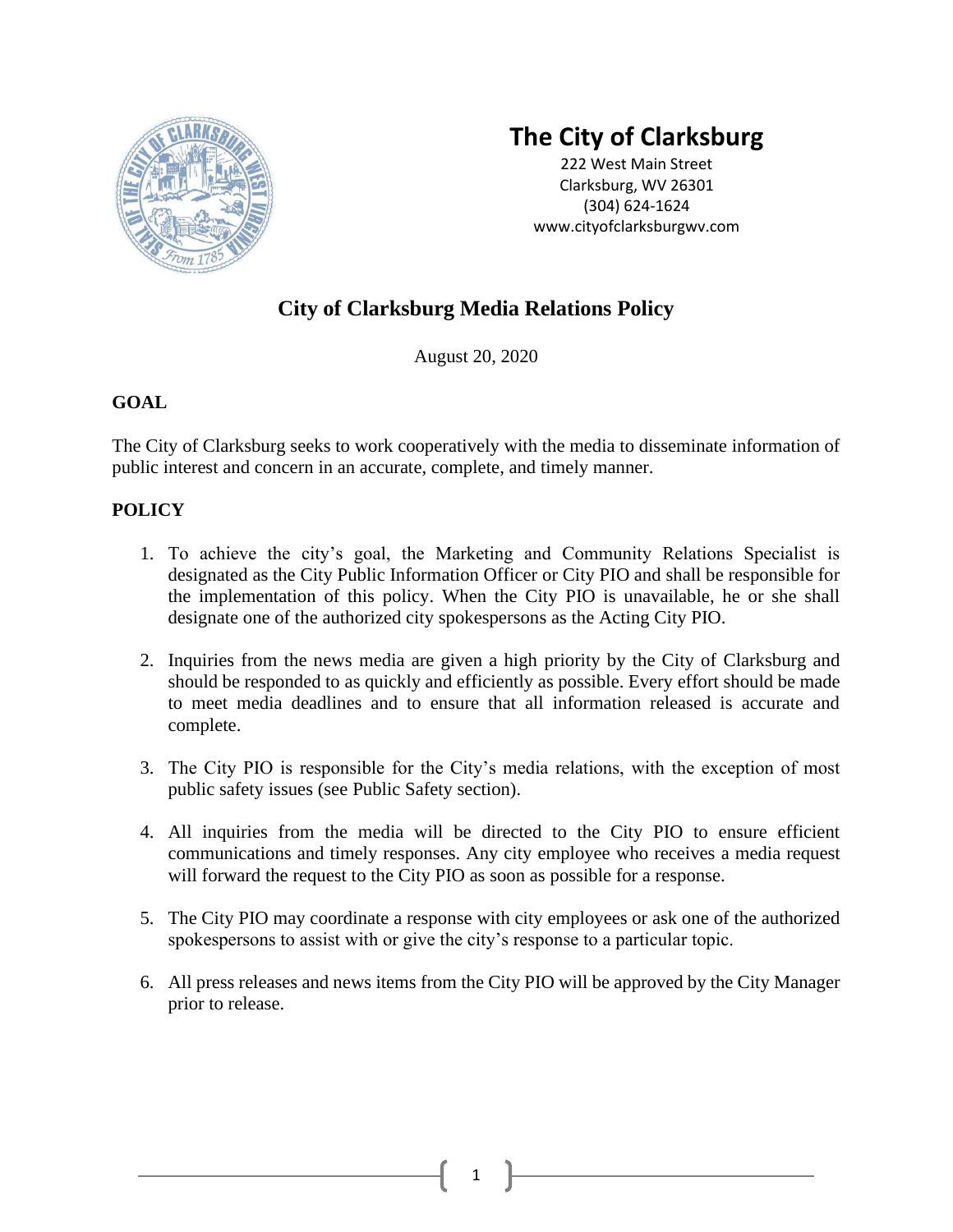#### **AUTHORIZED CITY SPOKESPERSONS**

- 1. Authorized city spokespersons that the City PIO and City Manager, in his or her judgement, may designate for a particular response are:
	- Mayor or City Council Member
	- City Manager
	- City Attorney
	- Department Heads
	- Chief of Police and Fire Department
	- City employees with expertise on a specific issue.

#### **MEDIA INQUIRIES**

Any media inquiries received by other City staff should be referred immediately to the Department Head and the City PIO. An appropriate response to the media would be, "I'm sorry I don't have the full information regarding that issue. I will give your request to my PIO who will respond to you as soon as he/she is available." Please obtain the reporter's name, phone number, email, topic of story, and deadline.

#### **SENSITIVE OR CONTROVERSIAL ISSUES**

All television, radio, newspaper, or other media inquiries regarding sensitive or controversial issues should always be referred immediately to the City PIO. The City PIO will contact the City Manager and coordinate a response, including designating a spokesperson after consultation with the City Manager and the appropriate Department.

### **PRIVILEGED AND PRIVATE INFORMATION**

- 1. The vast majority of the records and affairs of the City of Clarksburg are public information which citizens, including the press, have the right to know. All public information should be provided to the press upon request without unnecessary delay.
- 2. Some matters; however, like ongoing investigations, information regarding litigation or the threat of litigation, personnel issues, real estate transactions, medical and mental health matters, private data regarding citizens, and documents in draft form, to name a few, are governed by privileges and laws intended to advance important public policy goals.
- 3. When a media request for an interview or for records appears to involve a subject matter that may be privileged or private, the City PIO, Police/Fire PIO or City Clerk should consult with the City Attorney. The City Attorney will review the request without delay and promptly provide counsel to staff.

#### **PERSONAL POINT OF VIEW**

1. It is recognized that all employees have the right to their personal points of view regarding any issue; however, personal points of view may conflict with the City's official policy.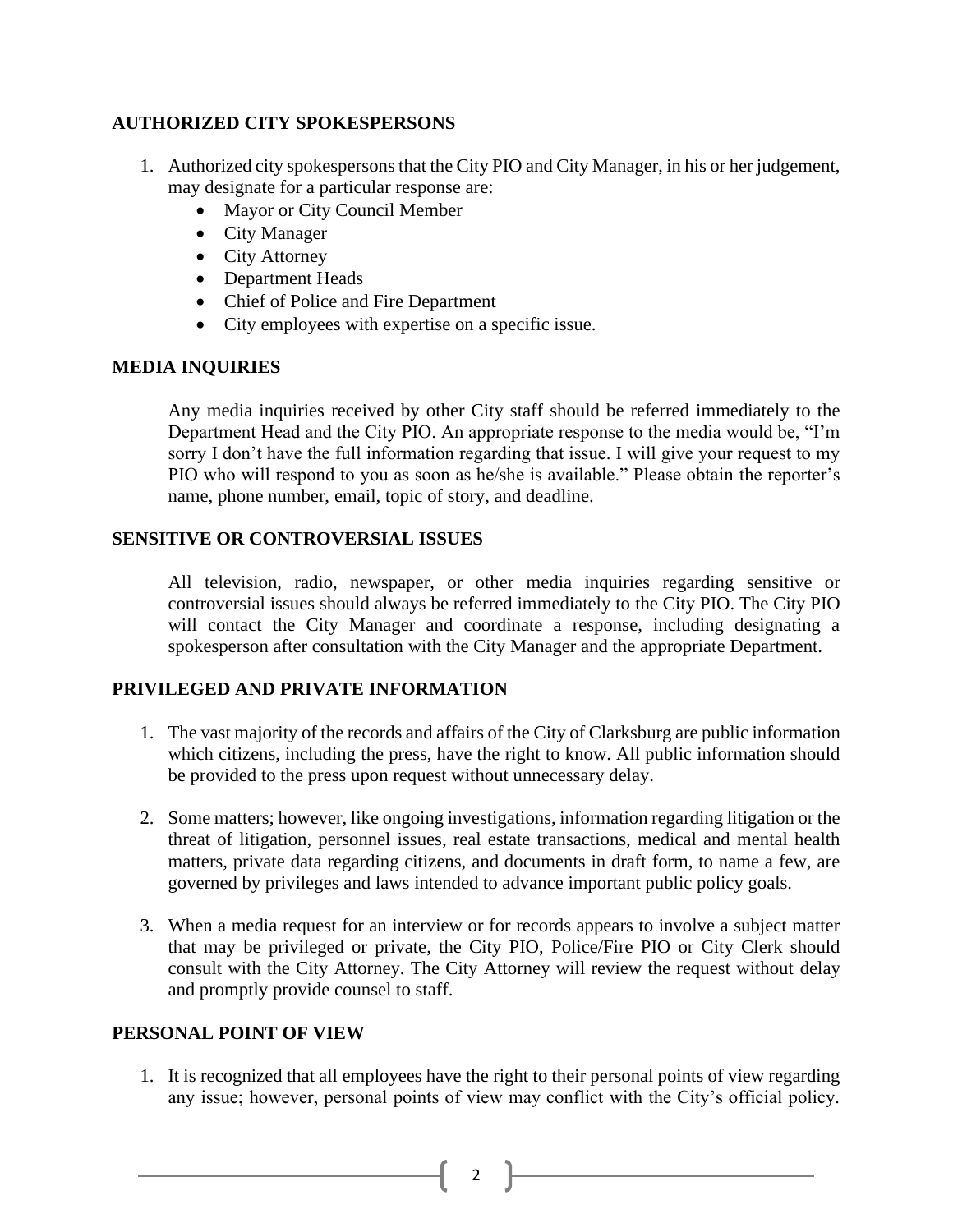Therefore, City employees who write letters to the editor of any newspaper may not use official City stationary. An employee may not identity him, or herself, as an employee of the City of Clarksburg or by reference to the position held or work performed with the City of Clarksburg and must make clear that the views set forth in the letter do not represent the views of the City, but the employee's personally held opinion.

- 2. The same guidelines apply if an employee addresses a public meeting, participates in a radio talk show, or is interviewed for a radio or television program unless the employee has been designated by the City PIO as officially representing the City.
- 3. If an employee would still like to share his or her personal opinion and discloses their official title, they must receive permission from the City Manager.

#### **CITY-INITIATED INFORMATION**

- 1. Most proactive media contact is initiated through the City PIO. This includes issuing press releases and media advisories, and personal contacts with reporters and editors for coverage.
- 2. Departments seeking publicity for events or activities or needing to collaborate with the media to communicate important information to the public, will coordinate with the City PIO.

#### **PUBLIC SAFETY ISSUES**

- 1. Because the Police and Fire Departments operate 24/7 and their work generates a high volume of media calls, it shall designate an officer or officers as CPD/CFD Public Information Officers as media spokesperson and follow specific guideline with releasing information. These departments will occasionally issue information (press releases, reports, etc.) regarding routine activity.
- 2. All requests for additional comment and all other media inquiries, including interview request, should be directed to the City PIO.
- 3. When the City PIO is notified by a city staff member of a media call regarding a police investigation or general criminal activity, the City PIO will immediately work with the Clarksburg Police Department and Fire Department PIO's for the appropriate response.
- 4. Information released to the media by the CPD and CFD PIO, such as road closures, traffic patterns, etc., should be reviewed by the City PIO prior to release.
- 5. Media inquiries concerning matters of police personnel, general police policies and procedures, or in any way reflecting upon the competency or integrity of police personnel or police administration will be routed to and handled directly by the City PIO as provided in this policy.

3